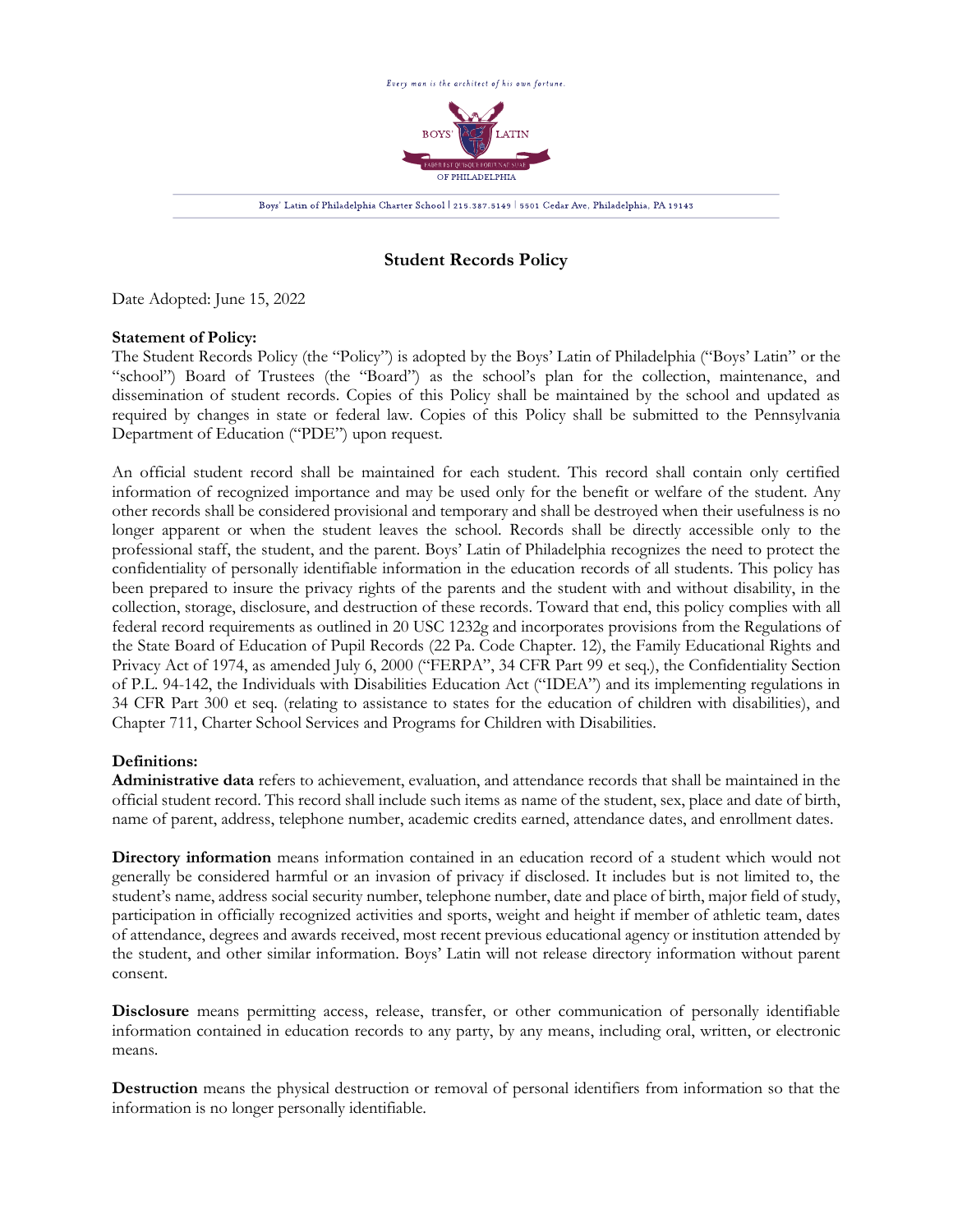**Educational agencies** mean a public agency, home school, private school, approved private school or private agency, school district, Intermediate Unit, or the Department of Education, or any component part thereof, which collect, maintain, or use education records containing personally identifiable information or from which such records or information is obtained.

**Education records** means the type of records covered under the definition of "education records" in 34 CFR Part 99.3 (the regulations implementing FERPA). The records are directly related to a student and maintained by an educational or participating agency or institution or by a party acting for the agency or institution. The records do not include records of instructional, supervisory, and administrative personnel and educational personnel ancillary to those persons, which are kept in the sole possession of the maker of the record, and are not accessible or revealed to any other individual except a temporary substitute. The records also do not include:

- A. Records of an educational agency or institution that contain only information about an individual after they are no longer a student at that agency or institution. An example would be information collected which pertains to the accomplishments of its alumni.
- B. Records relating to an eligible student which were created or maintained by a physician, psychiatrist, psychologist or other recognized professional or paraprofessional acting in their professional capacity or assisting in that capacity and (1) are made, maintained, or used only in connection with treatment of the student, (2) are not disclosed to anyone other than individuals providing treatment, and (3) may be personally reviewed by a physician or other appropriate professional of the student's choice. For the purpose of this definition "treatment" does not include remedial educational activities or activities which are a part of the program of instruction at the educational agency or institution.

**Eligible student** means a student who has attained 18 years of age or is a high school graduate. Under the regulations of FERPA, the rights of parents regarding education records are transferred to student in regular education at age 18. The rights of parents regarding education records are transferred to students in special education at age 21.

**Legitimate educational interest** describes a purposeful educational involvement with a student in which there is direct responsibility for providing instruction or support service.

Parent includes a natural parent, a guardian, or an individual acting as a parent of a student in the absence of a parent or guardian. Boys' Latin presumes that the parent listed on the enrollment form has the authority to inspect and review records relating to their student. Parents not listed must provide documentation before viewing records.

**Participating agency** means any agency or institution that collects, maintains, or uses personally identifiable information, or from which information is obtained.

**Personally identifiable information** includes, but is not limited to:

- A. The student's name; the name of the student's parent or other family member.
- B. The address of the student or student's family.
- C. A personal identifier, such as social security number or student number.
- D. A list of personal characteristics which make the student's identity traceable.
- E. Other information that would make the student's identity traceable.

**Provisional records** include sensitive but potentially useful information not yet verified or clearly needed beyond the immediate present such as psychological reports or disciplinary records.

**Record** includes information or data recorded in any medium, including but not limited to, handwriting, print tapes, film, microfilm, and microfiche.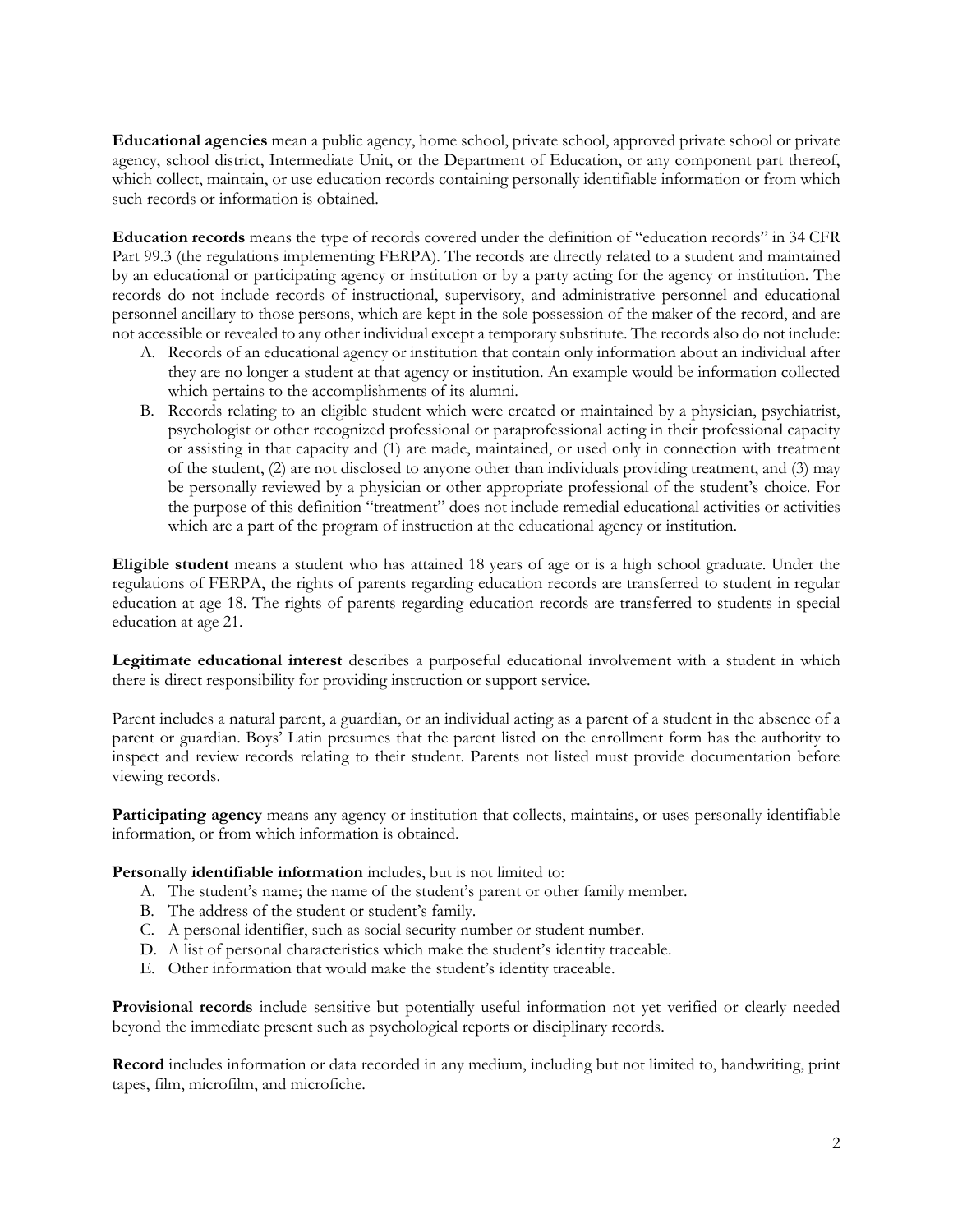School officials refer to administrators, teachers, and other professional personnel who have legitimate educational interest and are directly responsible for the instruction or the health and safety of a student while in attendance at school.

**Student** means any individual who is or has been in attendance at an educational agency or institution and for whom the agency or institution maintains records.

## **Responsibility and Authority:**

The Board has primary responsibility for the development of this policy and oversight of its implementation, via an annual audit. Only records mandated by the Commonwealth of Pennsylvania or federal government or specifically permitted by the Board may be compiled.

Toward that end, the Chief Executive Officer ("CEO") of Boys' Latin is designated to prepare an administrative policy which incorporates relevant legal provisions regarding the compilation, maintenance, access to, and security of student education records and to supervise adherence to the policy.

The CEO of Boys' Latin shall assume ultimate responsibility for ensuring the confidentiality of any personally identifiable information. The Chief Operating Officer, Senior Director of Academics, Senior Director of Administration, Senior Director of Technology, Director of Enrollment, High School Principal, Middle School Principal, High School Specialized Services Director or Coordinator, and Middle School Specialized Services Director or Coordinator, High School Nurse, and Middle School Nurse are furthermore responsible for ensuring confidentiality.

The school's Trustees and employees shall comply with FERPA at all times.

## **Collection of Education Records:**

- A. Initiation of Student Records:
	- a. An official student record shall be initiated by Boys' Latin or the first school attended and shall be maintained by the Director of Enrollment under the security and responsibility of the Chief Executive Officer, School Principal, or their designates. The High School and Middle School Specialized Services Directors or Coordinators shall maintain special education records under the same conditions.
- B. Transfer of Education Records:
	- a. When the education records for a general or special education student are transferred from a public agency, private school, approved private school or private agency to a charter school, the public agency, private school, approved private school or private agency from which the student transferred shall forward all of the student's education records, including the most recent Individualized Education Program ("IEP") if applicable, within 10 business days after the public agency, private school, approved private school or private agency is notified in writing that the student is enrolled in a charter school.
	- b. When the education records for a general or special education student are transferred to a public agency, private school, approved private school or private agency from a charter school, the charter school shall forward the student's education records, including the most recent IEP if applicable, within 10 business days after the charter school is notified in writing that the student is enrolled at another public agency, private school, approved private school or private agency.
- C. Types of Data Included in Education Records:
	- a. *Administrative data:* Minimum data will be kept concerning achievement, evaluation, and attendance and shall be maintained in the official student record. This record shall include such items as name of the student, sex, place and date of birth, name of parent, address, telephone number, academic credits earned, attendance records by dates, and enrollment dates.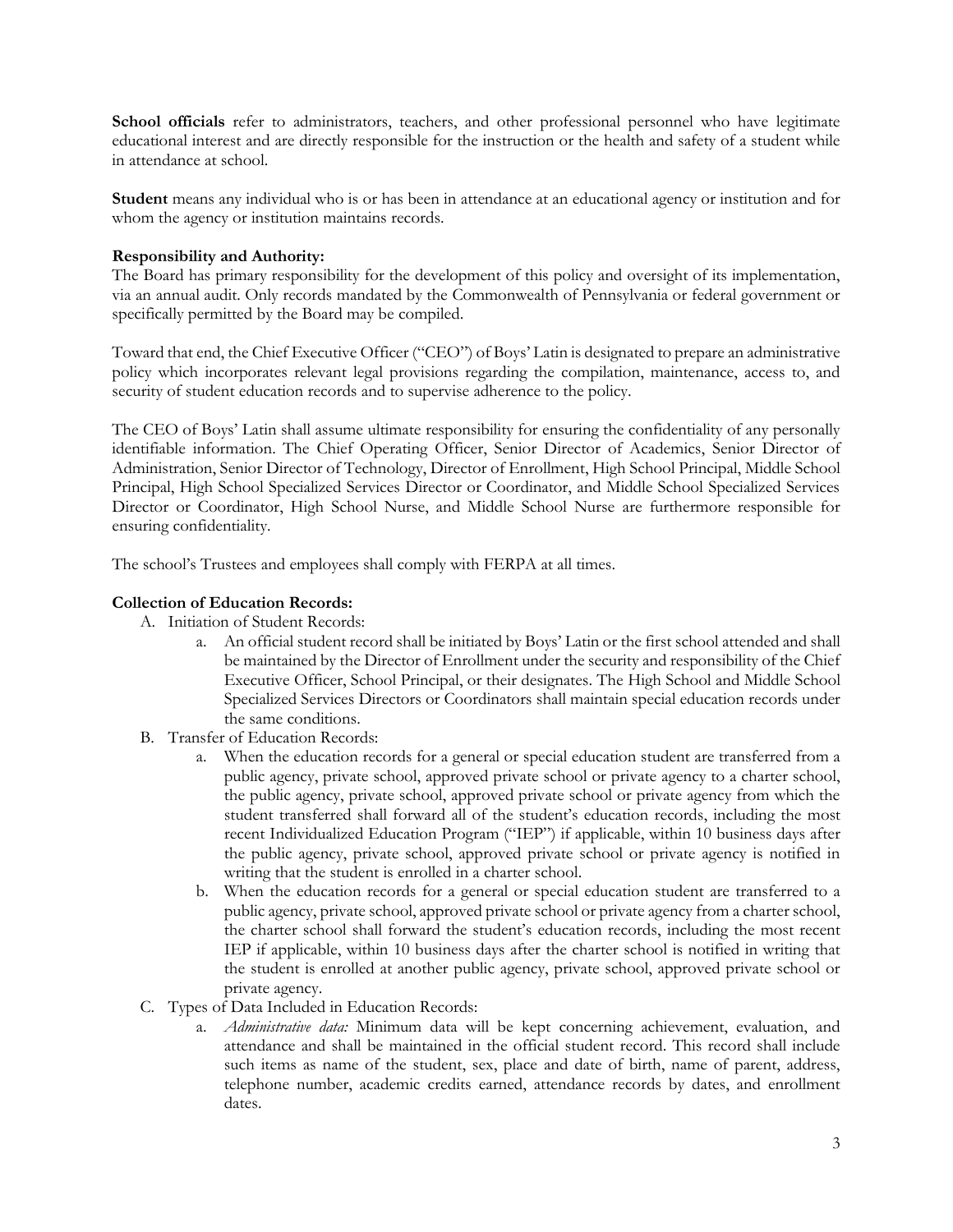- b. *Supplementary data (certified data of clear importance):*
	- i. The medical record is considered part of the official student record and shall be placed in the student's file when they leave the school system. At Boys' Latin, the school nurse and the Director of Enrollment maintain medical records.
	- ii. Standardized intelligence and aptitude test scores, interest inventory results, health data, family background information, and teacher or counselor ratings and observations may be included in the official student record. Service awards, achievements, volunteer services in school or community, part-time work, and other items considered enhancing to a student may be recorded in the official student record. Verified reports of serious recurrent behavior problems and verified reports of constructive acts also may be included in the official record.
	- iii. A parent or eligible student may request that specific date be placed in the official student record. If such information is verified and has recognized relevance It may be added to the record. If the teacher or counselor refused to accept the material, the parent or eligible student may appeal the decision to the School Principal.
	- iv. A parent or eligible student may submit a statement concerning any material in the official student record. Such a statement shall be dated and signed and shall be kept in the record as long as the data it concerns remains in the official record.
- c. *Provisional records:* Types of data include sensitive but potentially useful information not yet verified or clearly needed beyond the immediate present.
	- i. Psychological reports: A release must be obtained from the parent before psychological reports are provided to any non-school personnel or non-custodial parent. School personnel who need to know the relevant educational contents are informed as to the confidentiality and security needs of psychological reports. When a psychological evaluation has been made, a notation will be made in the official student record that the student was individually evaluated, the tests administered and the dates of administration and parent/student conference.
	- ii. Pertinent information, which may include: disciplinary records, family financial data, interest inventory results, medical information, teacher anecdotal records, legal findings, and clinical records.
- d. *Professional notes:* The professionals who are directly involved with the student's health, education, and welfare may maintain personal and confidential files containing notes, transcripts of interviews clinical diagnoses, and other memory aids for their own use. Such data are to be considered confidential and treated as such. All such data must be destroyed when their usefulness is no longer apparent or when the student leaves the school system. Professional notes, when not shared with others, are not considered education records. They should also be destroyed when their usefulness is no longer apparent, in accordance with the professional's licensing regulations.

# **Inspection and Disclosure of Education Records:**

- A. Right to Inspect or Examine Official Student Records:
	- a. *Parent or eligible student:* The school shall permit parents or an eligible student to inspect and review any relevant education records that are collected, maintained, or used. Parents of children in special education may also review al education records relating to the identification, evaluation, educational placement of, and the provision of free appropriate public education to, their student written request to inspect or examine records should be addressed to the High School or Middle School Principal. Such request will be met before any IEP meeting or hearing, and in no case more than 20 business days after a request is received.
		- i. The right to inspect and review education records includes: (1) the right o a response from Boys' Latin to reasonable requests for explanations and interpretations of the record; (2) the right to request that Boys' Latin provide copies of the records containing the information, if failure to provide those copies would effectively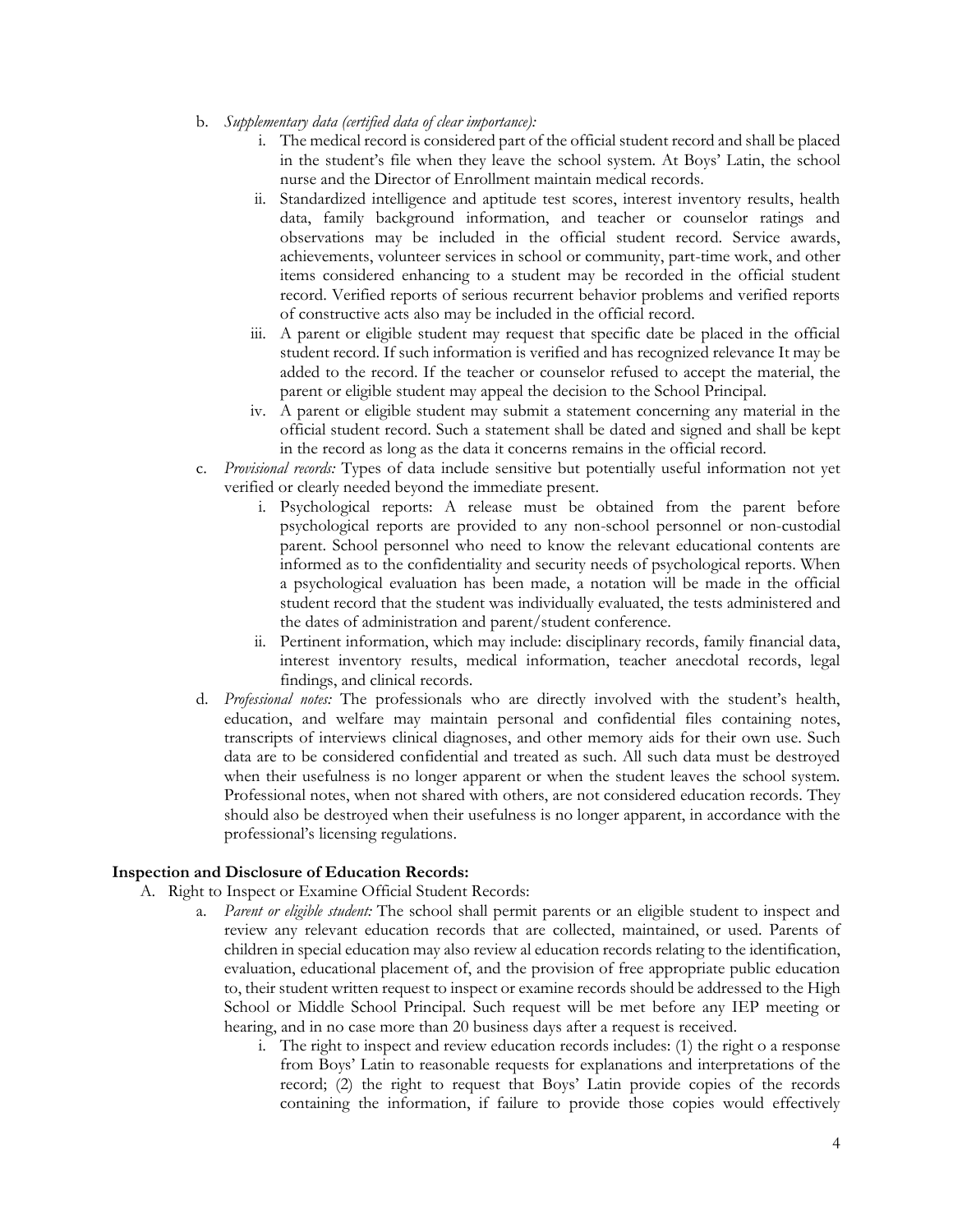prevent the parent from exercising the right to inspect and review; and (3) the right to have a representative of the parent inspect and review the records.

- ii. The school may charge a fee, equal to the actual cost of reproduction, for copies of records that are made for parents, if the fee does not effectively prevent the parents form exercising their right to inspect and review the records. The school will not charge a fee to search for or to retrieve information.
- iii. In the event hat parents of a student are separated or divorced, either or both parents may have access unless a legal restraining order prohibits such access to a particular parent.
- iv. Parents and student will be informed of the list of types of student records and their right of aces to them. The information will be distributed annually.
- v. If any education record includes information on more than one student, the parents of one of the students have the right to inspect and review only information relating to their student or to be informed of that specific information.
- vi. Boys' Latin shall provide parents, on request, a list of the types and locations of education records collected, maintained, or used by the school.
- b. *Disclosure of records with written consent:* Whenever records are inspected or disclosed upon written consent, it shall be only under the following circumstances.
	- i. The parent or eligible student shall provide a signed and dated written consent before Boys' Latin discloses personally identifiable information from the student's education records (except as provided in FERPA, Sec. 99.31). The written consent must specify the records that may be disclosed, state the purpose of the disclosure, and identify the party to whom the disclosure may be made. Upon request, the parent or eligible student shall be provided with a copy of the records disclosed.
	- ii. Where individual consent is required, the student's consent shall also be obtained when they are reasonably competent to understand the nature and consequences of their decision.
	- iii. No statement of consent shall be binding unless it is freely given after the parent or eligible student has been fully informed as to the methods by which the information will be collected and the uses to which it will be put.
- c. *Disclosures of records without written consent:* Pursuant to Sec. 99.31 (FERPA), Boys' Latin may disclose personally identifiable information from the education record of a student without consent if the disclosure meets one or more of the following conditions:
	- i. The disclosure is made to the professional staff of Boys' Latin who have been determined to have a specific, legitimate educational interest, including teachers, administrative personnel, counselors, speech therapist, psychologist, and school nurse. Specially excluded are student teachers and teaching assistants. Written consent must be obtained by student teachers of the preparation of case histories to fulfill college requirements.
	- ii. Law enforcement and judicial authorities may receive a report of a crime committed by a student with a disability from the school. The school is not prohibited from reporting a crime committed by a student with a disability to appropriate authorities or to prevent state law enforcement and judicial authorities from exercising their responsibilities with regard to the application of federal and state law. When reporting a crime committed by a student with a disability, the school shall ensure that copies of the special education and disciplinary records of the student are transmitted for consideration by the appropriate authorities to whom it reports the crime. When reporting a crime under this section, the school may transmit copies of the student's special education and disciplinary records only to the extent that the transmission is permitted by FERPA.
	- iii. The officials of another school system in which the student intends to enroll, upon condition that reasonable effort be made to notify the parent or eligible student of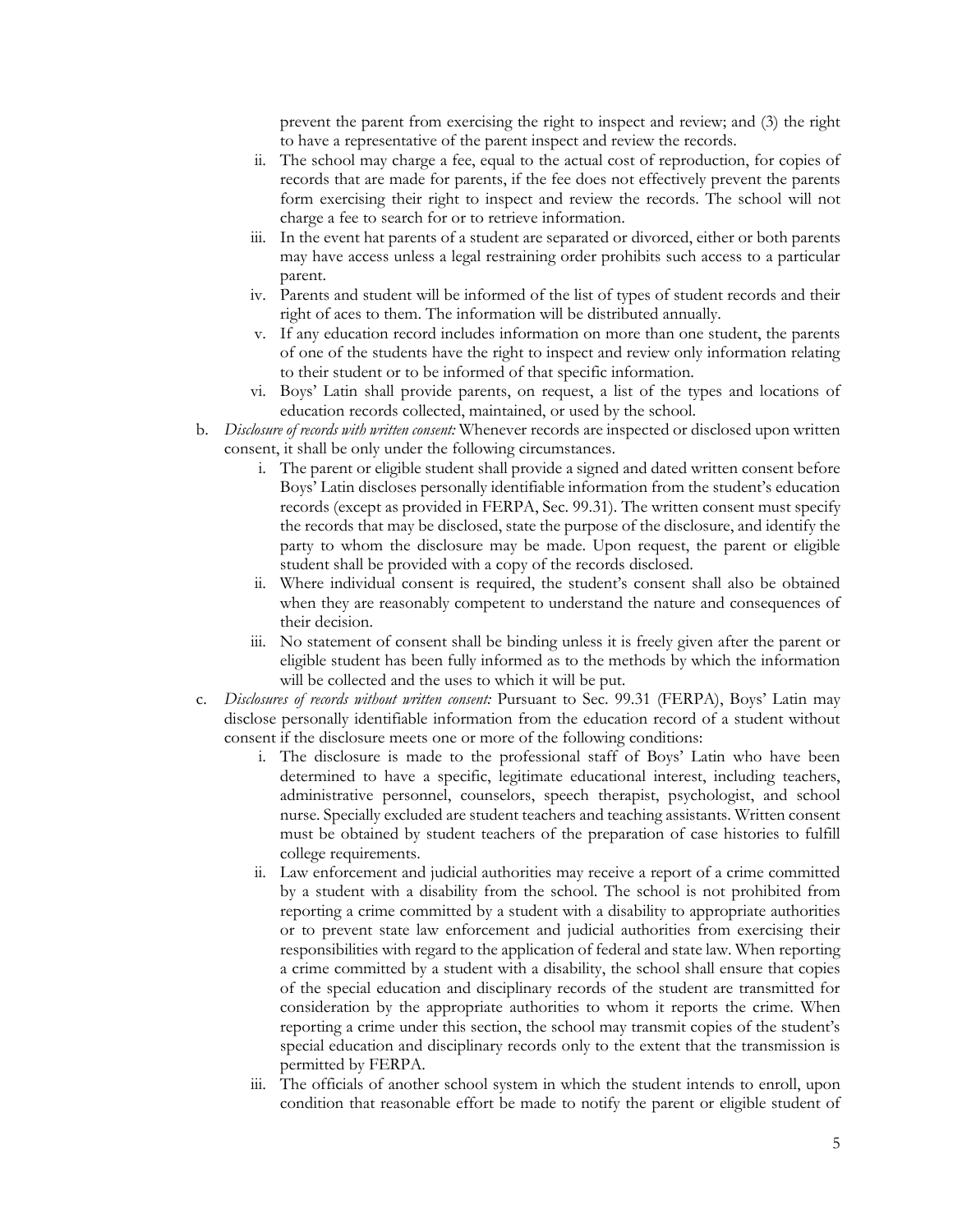the material to be disclosed and of their right to obtain copies of the material to be disclosed and to request amendment of the records.

- iv. Federal and state officials for the purpose of an audit and evaluation of federally supported education programs or for enforcing or complying with federal legal requirements, which relates to these programs. In formation provided shall contain the minimum necessary information that is personally identifiable, and such information shall be destroyed upon completion of such audit, evaluation, enforcement, or compliance.
- v. Persons or agencies in connection with an emergency if knowledge of the information is necessary to protect the health or safety of the student or other individuals.
- vi. Persons or agencies in compliance with a judicial order pursuant to any lawfully issued subpoena. The parent or eligible student shall be notified of all such orders and Boys' Latin's compliance. The parent or eligible student may receive a copy of the information released if desired copies will be provided at the actual cost of reproduction.
- vii. The disclosure is to authorized representatives of the state or federal Comptroller General, the state or federal Secretary of Education, or state and local educational authorities, including the School District of Philadelphia (the "District") and its Charter Schools Office ("CSO") as the District and the CSO have legitimate educational interests in the education records of Boys' Latin students as the authorizer of charter schools in Philadelphia, and pursuant to all applicable laws.
- viii. The school may provide anonymous directory information from its records, including the official student record, for research purposes without consent under conditions where there is no likelihood of identifying any individual.
- d. *Lists of identifying names and addresses:* This information shall not be released to any outside agency.
- B. Right to Inspect or Examine Provisional Records:
	- a. *Parent or eligible student:* Access is the same as for official student records.
	- b. *Without written consent of parent or eligible student:* No provisional records may be released without written consent of the parent or eligible student, except as specified below.
		- i. Information from psychological evaluations may be released without written consent to authorized school personnel at Boys' Latin only.
		- ii. Psychological reports shall not follow a student from Boys' Latin without written consent, except in situations where such reports are necessary for educational placement or for the student's health and welfare.
		- iii. The school may not disclose information not originated by Boys' Latin (i.e. psychiatric reports, agency reports, etc.). The originating person or agency must disclose such information.
- C. Requests for Inspection and Disclosure:
	- a. Boys' Latin shall maintain a record, with the student's education record, of each request for access to and each disclosure of personally identifiable information. For each request or disclosure, the record must include the parties who have requested or received information and their legitimate interest. Exceptions include the parents, eligible student, school officials, and a party with written consent from the parent or eligible student, a party seeking directory information, or a party seeking or receiving the records as directed by a federal grand jury or other law enforcement.
	- b. The Chief Executive Officer of Boys' Latin shall maintain a current listing of names and positions of those who are authorized to have access to personally identifiable information in the education records of all students.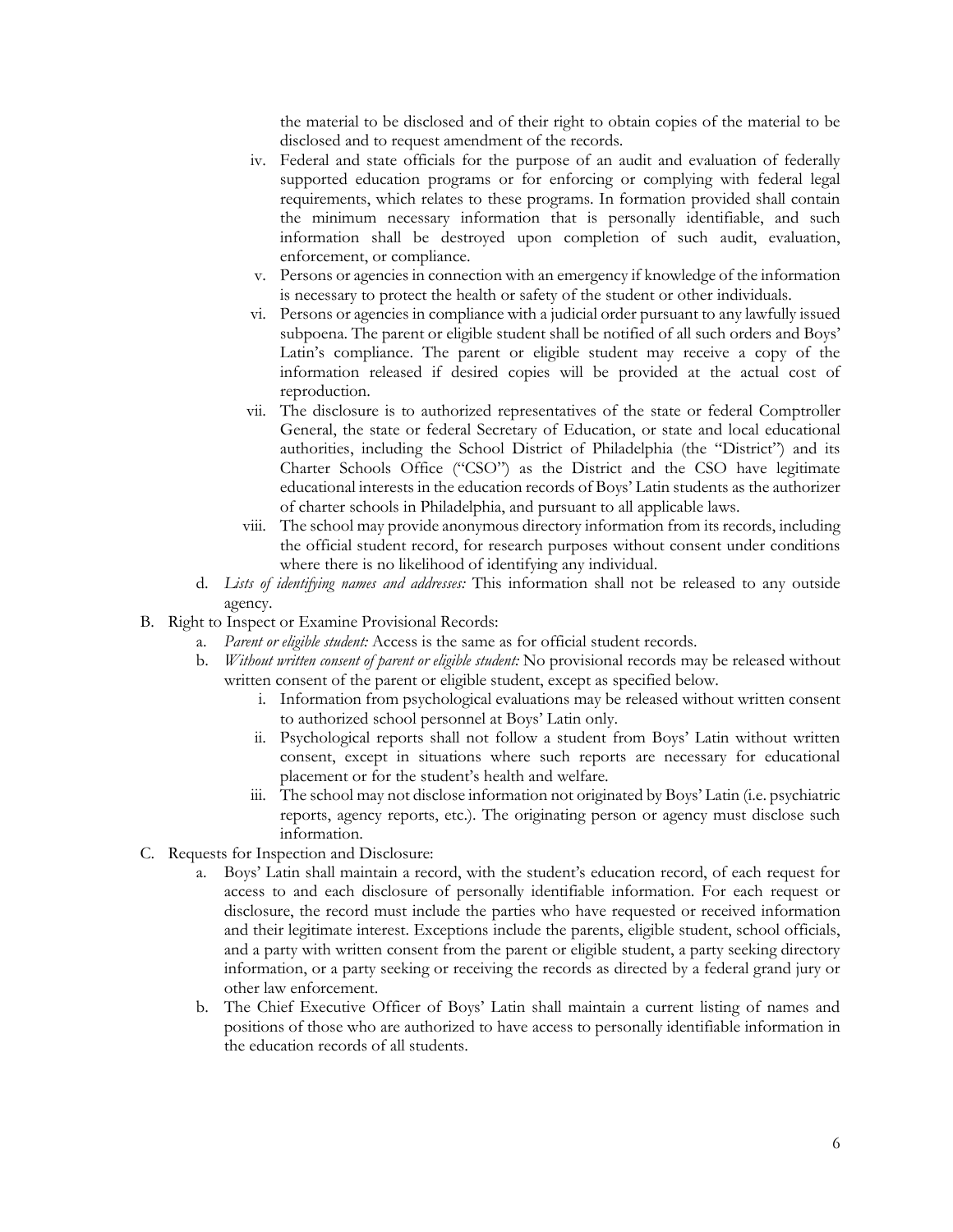## **The Storage and Destruction of Education Records:**

Boys' Latin shall maintain education records for general education and special education students in a manner consistent with the regulations for FERPA in 34 CFR Part 99.

Relevant files that are stored in more than one location are regarded as part of the student's overall education records. At Boys' Latin, cumulative record folders are maintained in the Administration Building. The files of students obtaining special education services are maintained in the Administration Building, Fine Arts Building, and High School. Medical records are maintained in the nurse's offices at the Middle School and High School. Psychological test protocols and speech and language records are maintained in the Administration Building, Fine Arts Building, and High School. All records are confidential, secure, and made available only to authorized personnel with the approval of the Chief Executive Officer, High School or Middle School Principal, High School or Middle School Specialized Services Director or Coordinator, or Director of Enrollment.

- A. Periodic Review and Deletion of Data:
	- a. Parents shall be informed when personally identifiable information collected, maintained, or used is no longer needed to provide educational services to the student. Prior to its destruction, Boys' Latin shall send written notification to the parent or eligible student which shall inform them of their right to receive a copy of material, originated by the school, to be destroyed. Parents or eligible students will be informed of material, not originated by the school (i.e. psychiatric reports, agency reports, etc.), to be destroyed. The originating person or agency must disclose copies of such information.
	- b. Upon request of the parent, personally identifiable information no longer needed must be destroyed, with the following exception: a permanent record of a student's name, address, telephone number, grades, attendance record, classes attended, grade level completed, and year completed may be maintained without time limitation.
	- c. Except as stated above, nothing in this section shall be construed to mean that Boys' Latin is required to destroy education records.
	- d. No education records will be destroyed that contain information necessary of the education of the student who is enrolled.
- B. Longevity of Data:
	- a. Administrative data shall be maintained by Boys' Latin for a period of at least 20 years beyond the date that the student attains the age of 21.
	- b. Professionals shall eliminate unnecessary supplementary data at periodic intervals. In any case, the student's medical record shall not be destroyed for a period of at least five years after the student ceases to be enrolled in Boys' Latin. Exceptions may be made where, under rigorous standards and impartial judgement, good cause for their retention can be shown.
	- c. The above practices regarding the longevity of data apply to the records of students who have graduated from Boys' Latin.
- C. Charter Surrender, Nonrenewal, or Revocation:
	- a. In the event the school's charter is surrendered, is not renewed, or is revoked, all student records maintained by the charter school will be forwarded to the student's district of residence.
	- b. If the school's charter is nonrenewed, revoked, terminated, surrendered, and/or forfeited, the school will provide to the District prompt access to the complete paper and electronic student records and files for all current and past students, including IEPs, disciplinary records, and credits earned.

#### **Amendment of Education Records:**

A. A parent or eligible student who believes that information contained in the education records collected, maintained, or used is inaccurate or misleading or violated the privacy rights of the student, may make a request to the School Principal that the records be amended.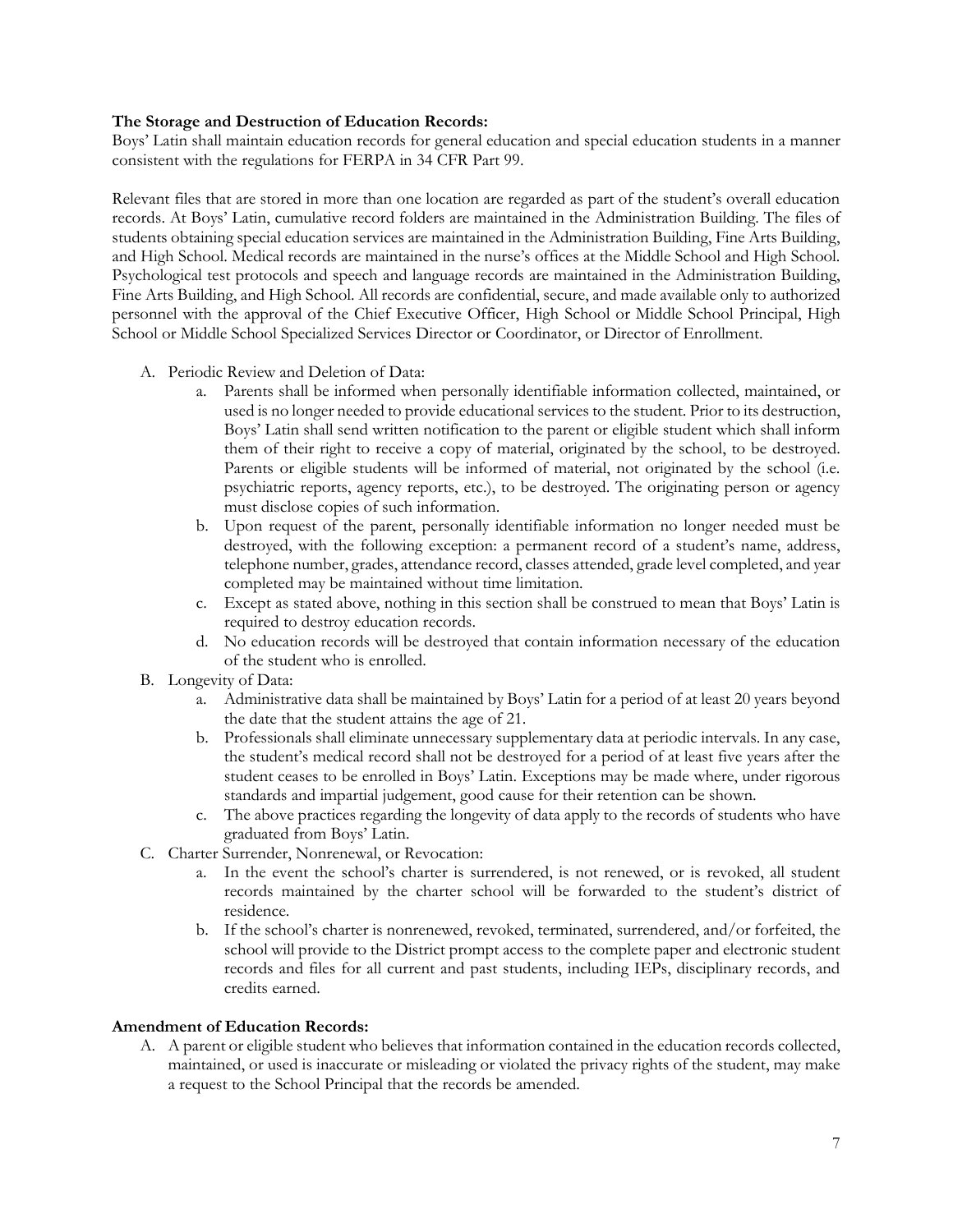- B. Boys' Latin shall decide whether to amend the information in accordance with the request within 10 business days from receipt of the request.
- C. If the school agrees to amend the disputed information, the parent or eligible student shall be notified in writing.
- D. If the school refuses to amend the information in accordance with the request, it shall inform the parent or eligible student in writing of the refusal, the reason(s) for that refusal, and their right to a hearing under FERPA, Sec. 99.21.

## **Hearing Rights and Procedures:**

- A. Boys' Latin shall, on request, provide an opportunity for a hearing to challenge information in education records to ensure that it is not inaccurate, misleading, or otherwise in violation of the privacy rights of the student.
- B. The hearing must meet, at a minimum, the following requirements:
	- a. The school shall hold the hearing within 20 business days after it has received the request for a hearing.
	- b. The school shall give the parent or eligible student notice of the date, time, and place of the hearing within five business days of the request.
	- c. The hearing may be conducted by any individual, including an official of the educational agency or institution, who does not have a direct interest in the outcome of the hearing.
	- d. The parent or eligible student shall be afforded a full and fair opportunity to present evidence relevant to the issues raised and may be assisted or represented by individuals of their choice, including an attorney, at their own expense.
	- e. The decision of the hearing panel shall be based solely upon the evidence presented and the hearing and shall include a summary of the evidence and the reasons for the decision. This decision will be rendered in writing within 30 days after conclusion of the hearing. A copy of the decision will be retained in the official student record.
- C. Hearing results:
	- a. If, as a result of the hearing, Boys' Latin decides that the information is inaccurate, misleading, or otherwise in violation of the privacy rights of the student, it shall amend the information accordingly and so inform the parent in writing.
	- b. If, as a result of the hearing, Boys' Latin decides that the information is not inaccurate, misleading, or otherwise in violation of the privacy rights of the student, it shall inform the parent of the right place in the student's records, a statement commenting on the information or setting forth reasons for disagreeing with the decision. The statement must:
		- i. Be maintained as part of the records of the student as long as the contested portion is maintained.
		- ii. Be disclosed, if the records of the student or the contested portion is disclosed to any party.

#### **Parent Notification:**

- A. Annually, parents will receive a description of their rights under FERPA and implementing regulations, including the right to:
	- a. Inspect and review the student's education records.
	- b. Seek amendment of the student's education records that the parent or eligible student believes to be inaccurate, misleading, or otherwise in violation of the student's privacy rights.
	- c. Be notified of the procedures for:
		- i. Exercising the right to inspect and review education records.
		- ii. Requesting the amendment of records.
	- d. Consent to disclosure of personally identifiable information contained in the student's education records, except to the extent that FERPA, Sec. 99.31 authorizes disclosure without consent to, for example, school official with legitimate educational interest.